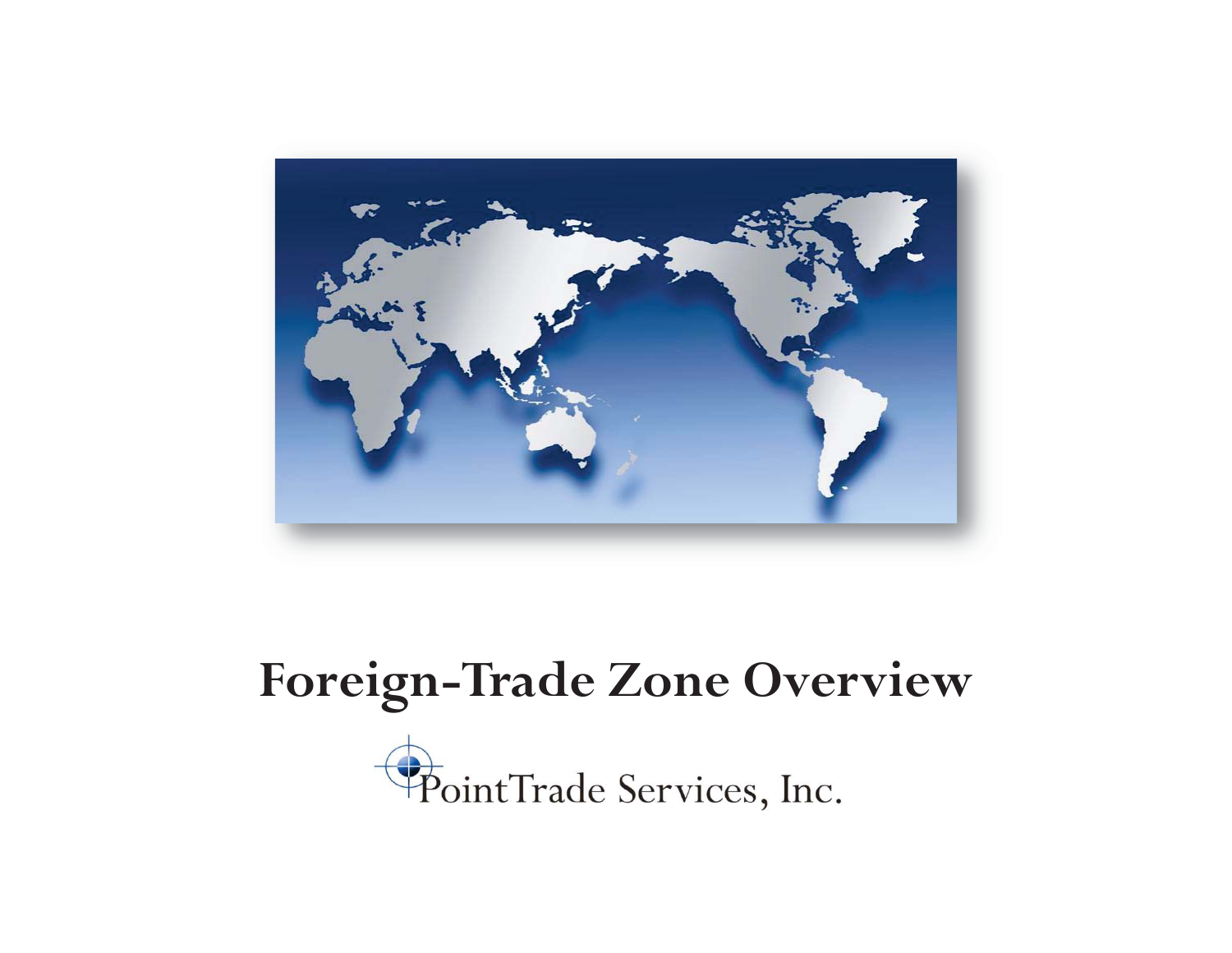### **History of Foreign-Trade Zones**

- • FTZ Act of 1934 - created Foreign-Trade Zones in order to expedite and encourage participation in international trade - an economic development program
- • Act of 1934 - was amended in 1950 to authorize manufacturing in zones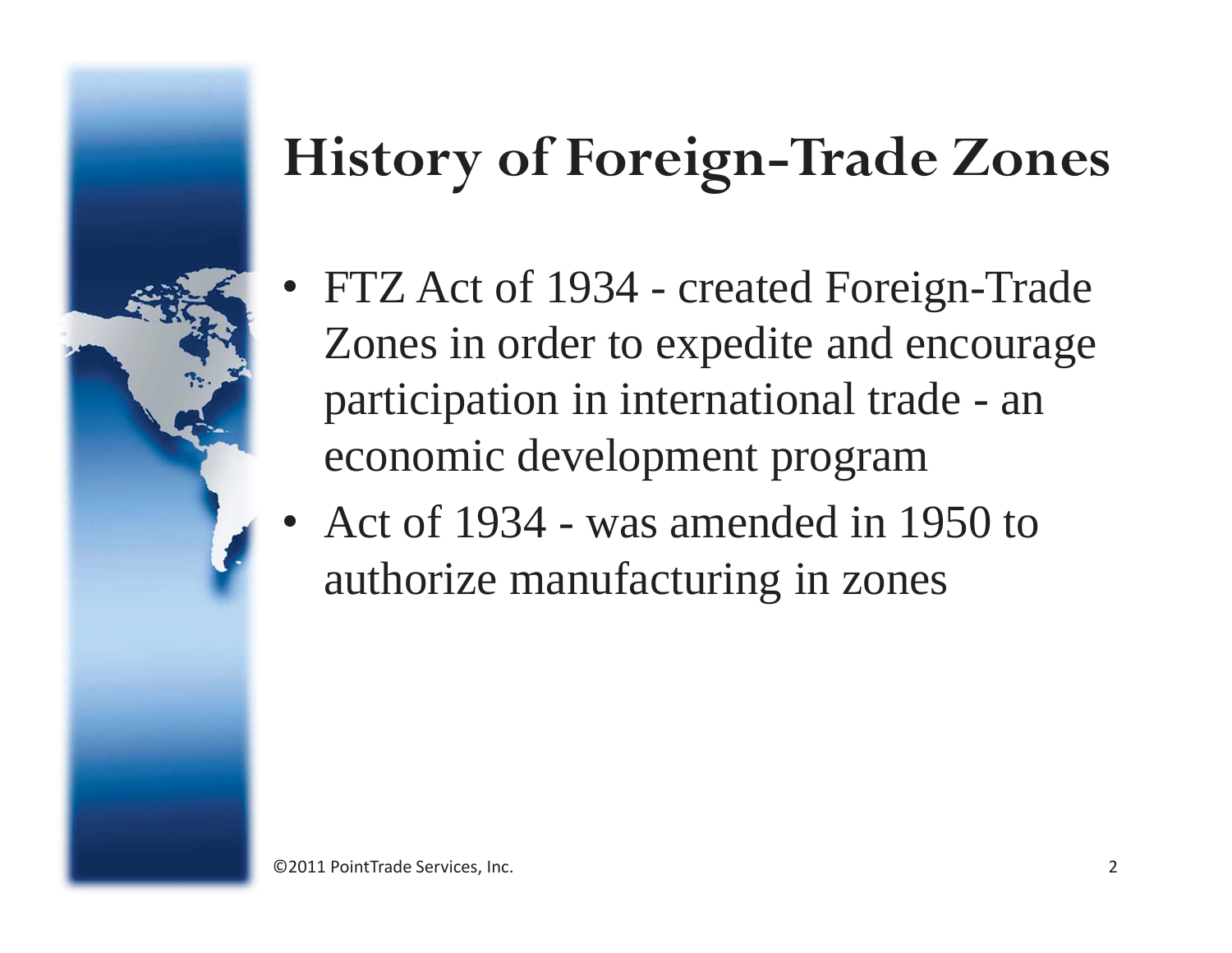**The Foreign Trade Zones program is an economic development program, established to** *retain and expand* **jobs in the United States**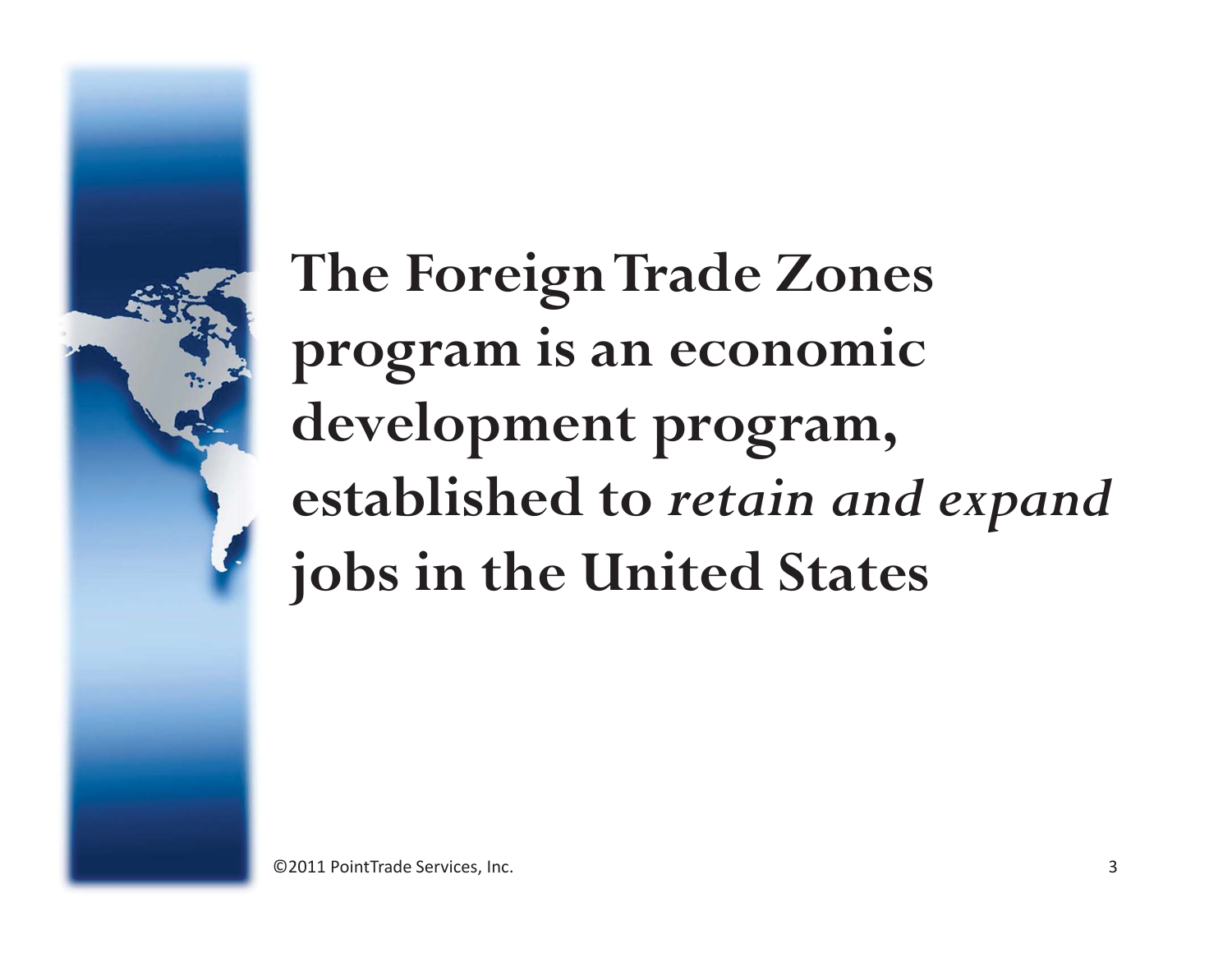### **CBP & FTZ Board Cooperation**

- • Foreign-Trade Zones are established under a grant of authority from the Foreign-Trade Zones Board
- • Customs and Border Protection must provide concurrence
- • Customs and Border Protection provides on-going oversight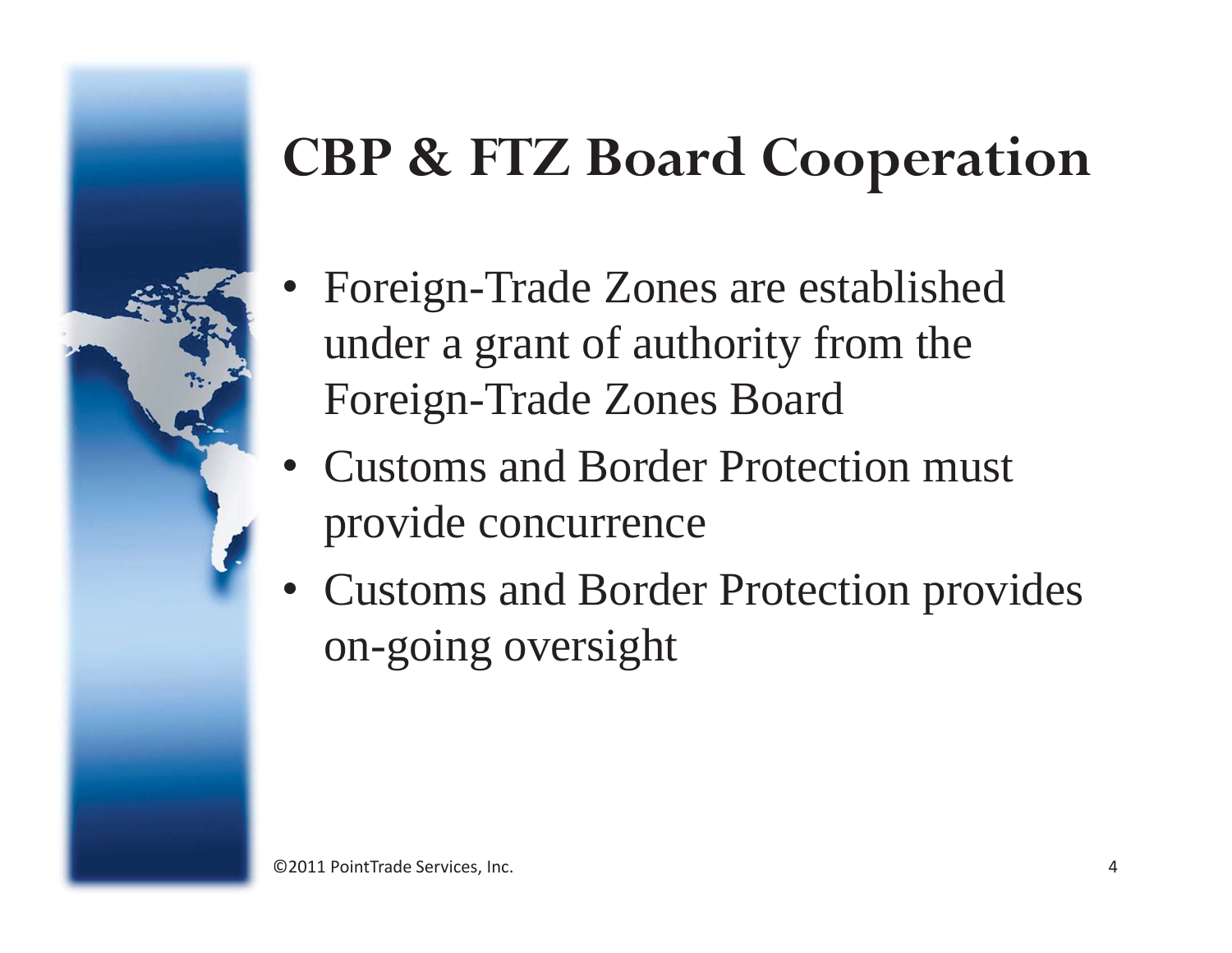### **Some Quick Statistics**

- • 2,500 firms used foreign-trade zones in the United States in FY 2009
- Over 330,000 jobs in the United States are directly related to foreign-trade zones (in FY 2009)

Source: Foreign-Trade Zones Board Annual Report of 2009

©2011 PointTrade Services, Inc. 5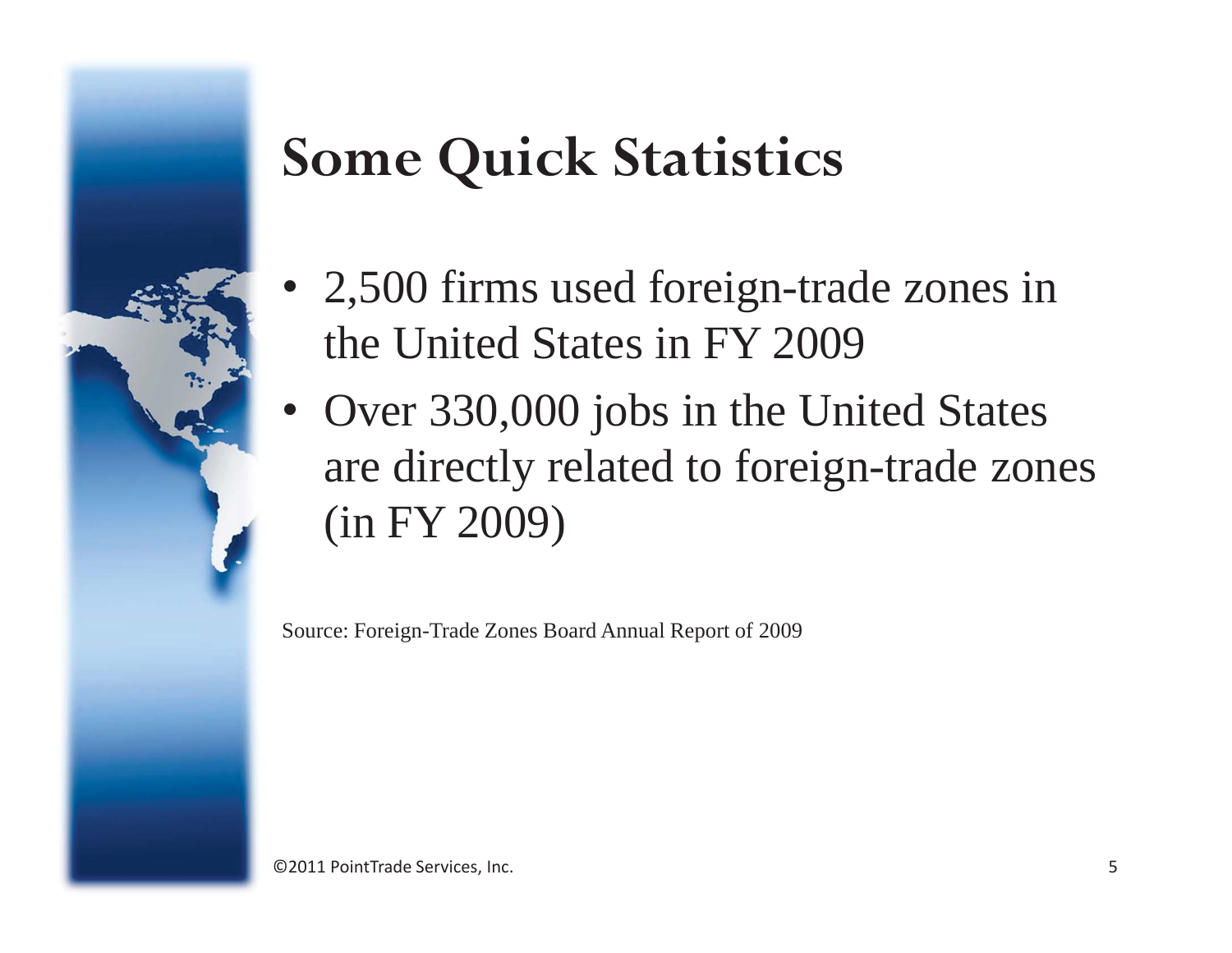### **Some Quick Statistics**

- • As of 2009, there were 168 active general purpose zones, and 261 subzones in the U.S. (including Puerto Rico)
- • As of 2009, receipts were valued at \$430.6 billion dollars
- • Exports from FTZ's amounted to over \$28 billion dollars

Source: Foreign-Trade Zones Board Annual Report 2009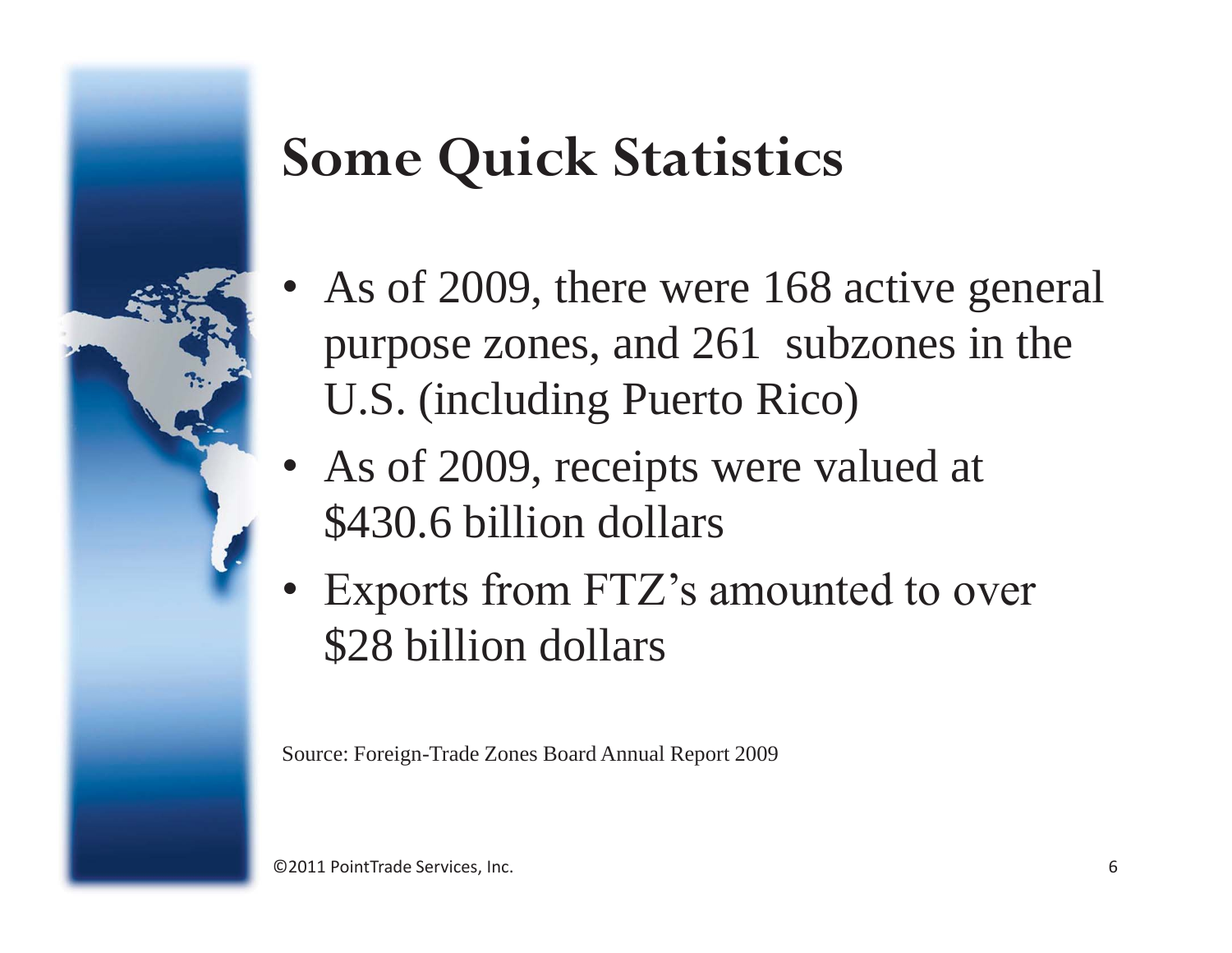## **FTZ Statistics: Total MDSE Received**



©2011 PointTrade Services, Inc. 7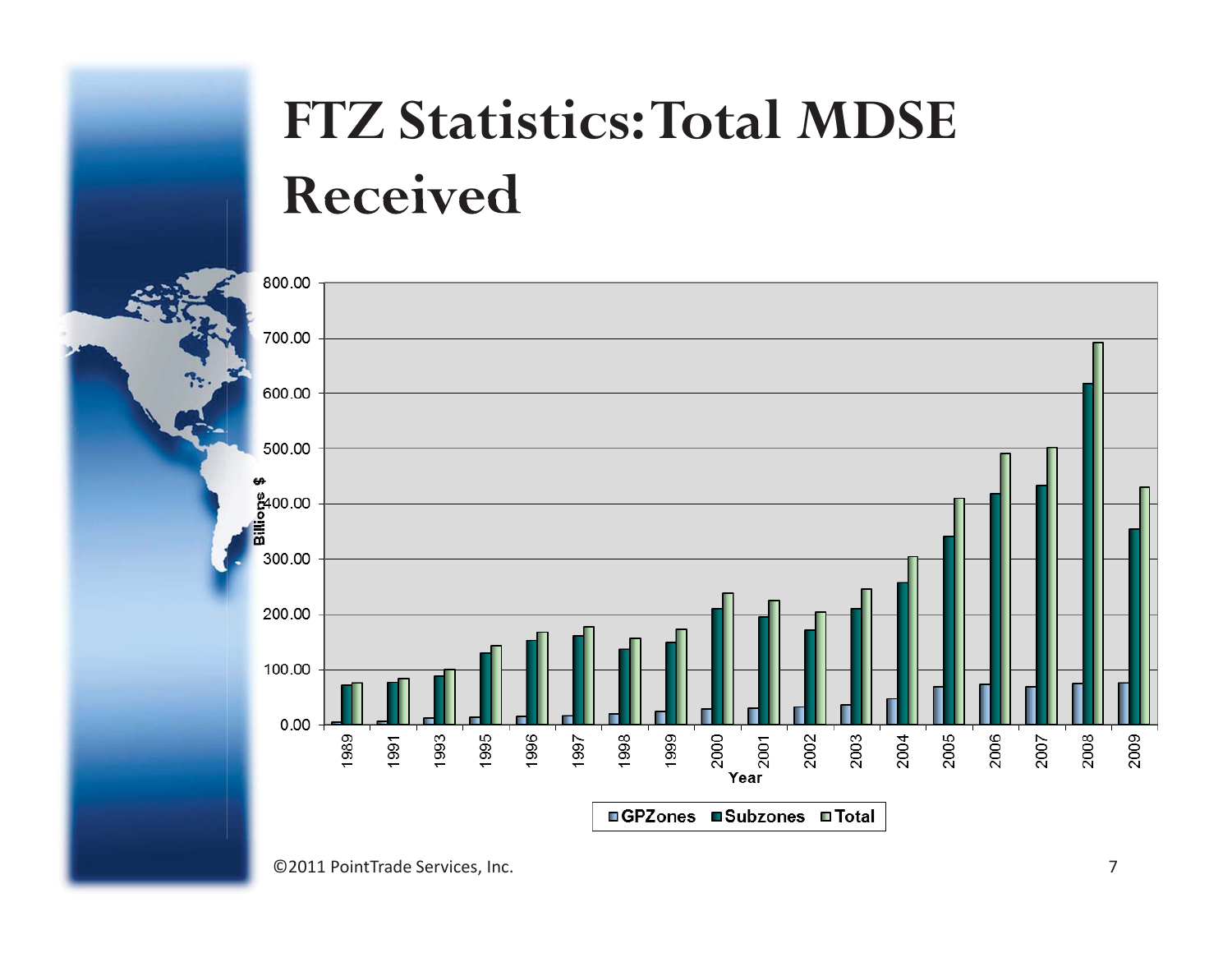### **History of Foreign Trade Zone #20**

- • Established with one site in Suffolk on April 15, 1975
- •Givens site added and activated in 1994
- • Extensive expansion approved in 1997 (included several sites in Chesapeake)
- Further expansion approved in 2010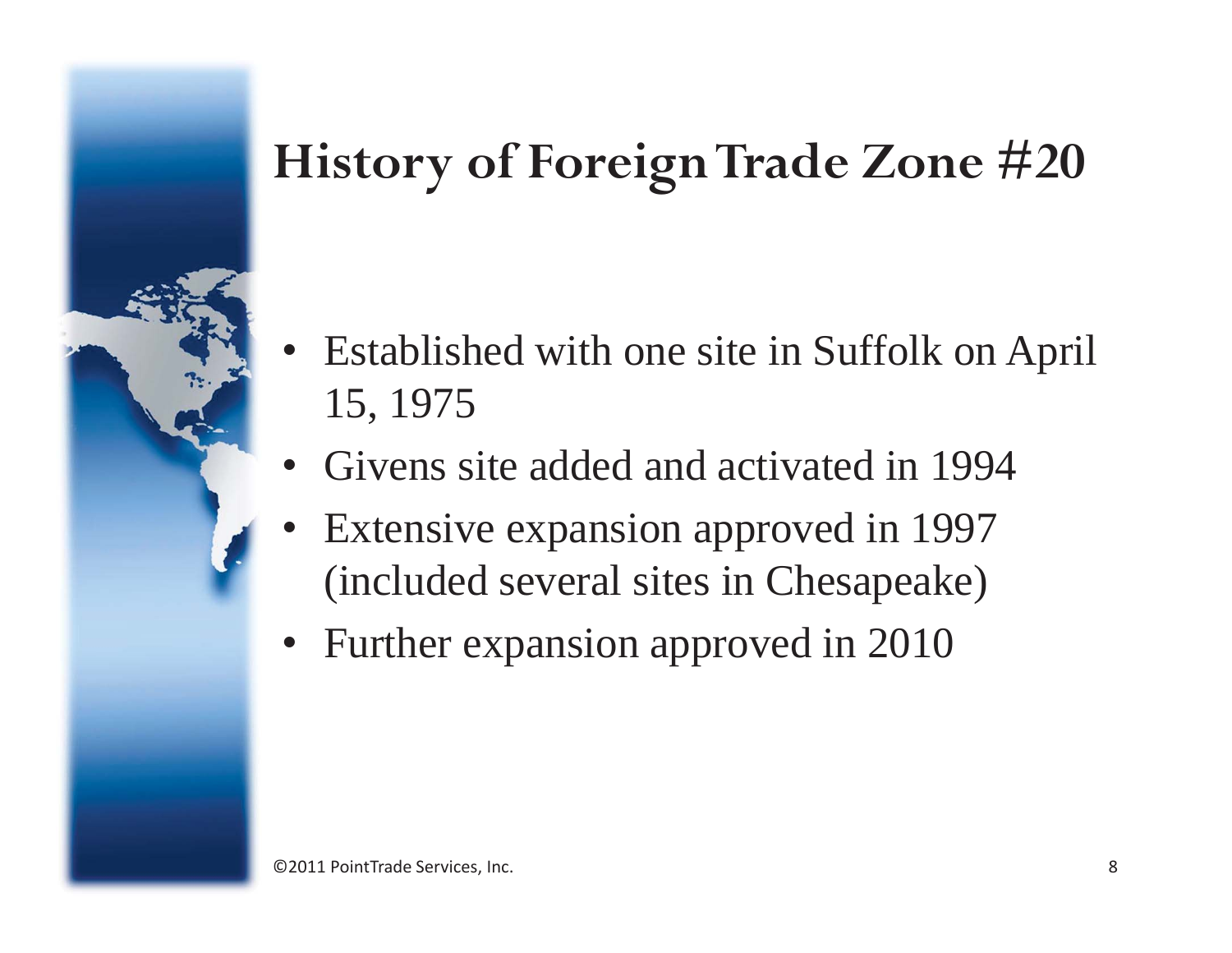# **Chesapeake Sites:**

- •Givens - all sites
- •Cavalier Industrial Park
- • First Potomac Site (formally D.D. Jones warehouse site)
- •New Boone Farm Industrial Park
- •Battlefield Lakes Technical Center
- • Butts Station Commerce Center (sites will sunset in May 2013, and can be readded as activated usage driven sites)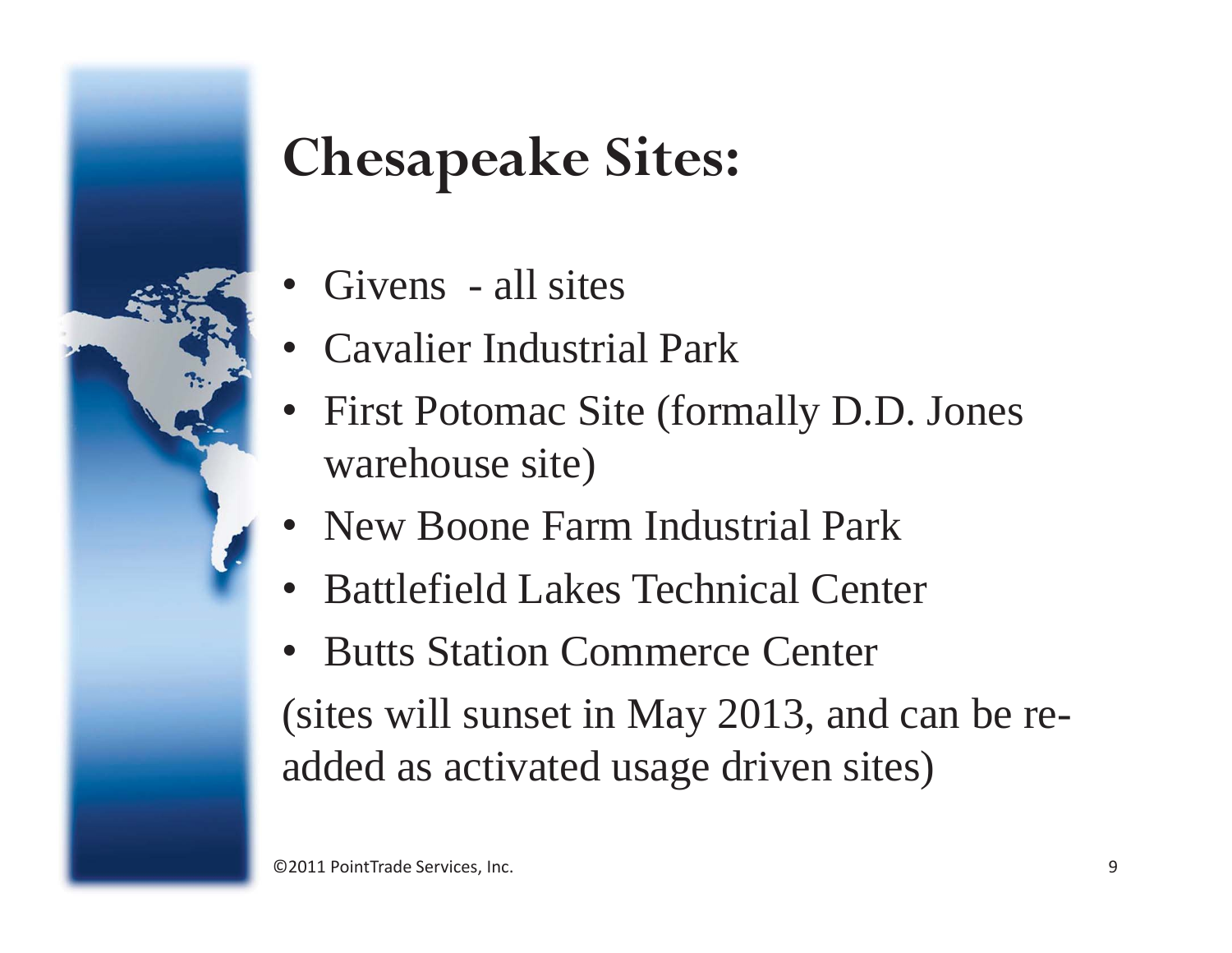# **Advantages of an FTZ**

- •No duty or MPF paid on exports or scrap
- • Items may be manipulated, sorted, repackaged, relabeled, cleaned, inspected, repaired, exhibited, and temporarily removed - in a duty free environment
- •Inverted tariff
- • Duty on admitted machinery is deferred until it is put into actual production
- Streamlined Customs programs are available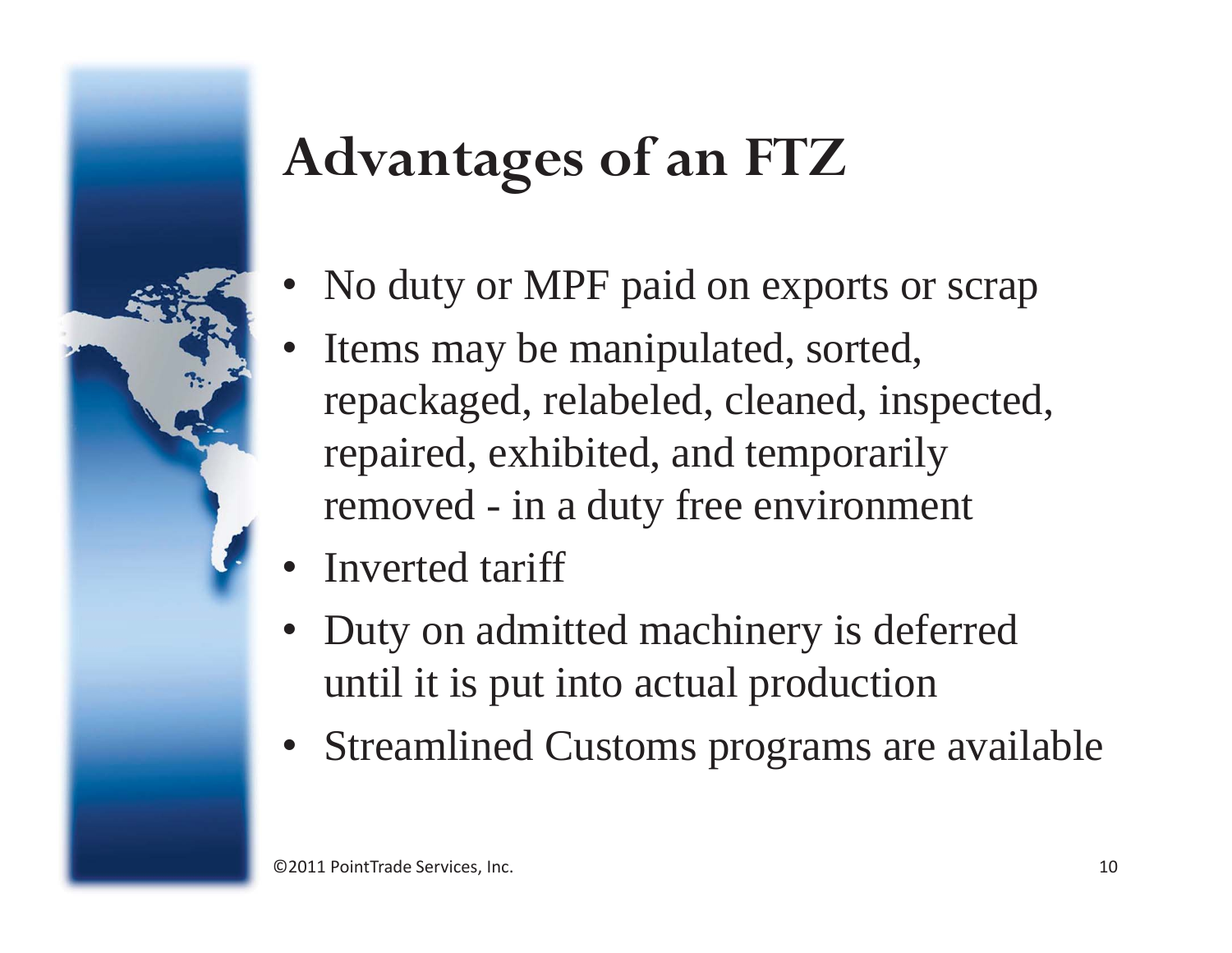# **Distribution Savings**

- • Save duty/MPF until actual shipment from zone for U.S. consumption
- Save duty/MPF on scrap and waste
- Save duty/MPF on re-exports
- • Paperwork efficiency - weekly entry for distribution
- Possibility of direct delivery: shipments arrive directly at the importer's facility, rather than being held up at point of entry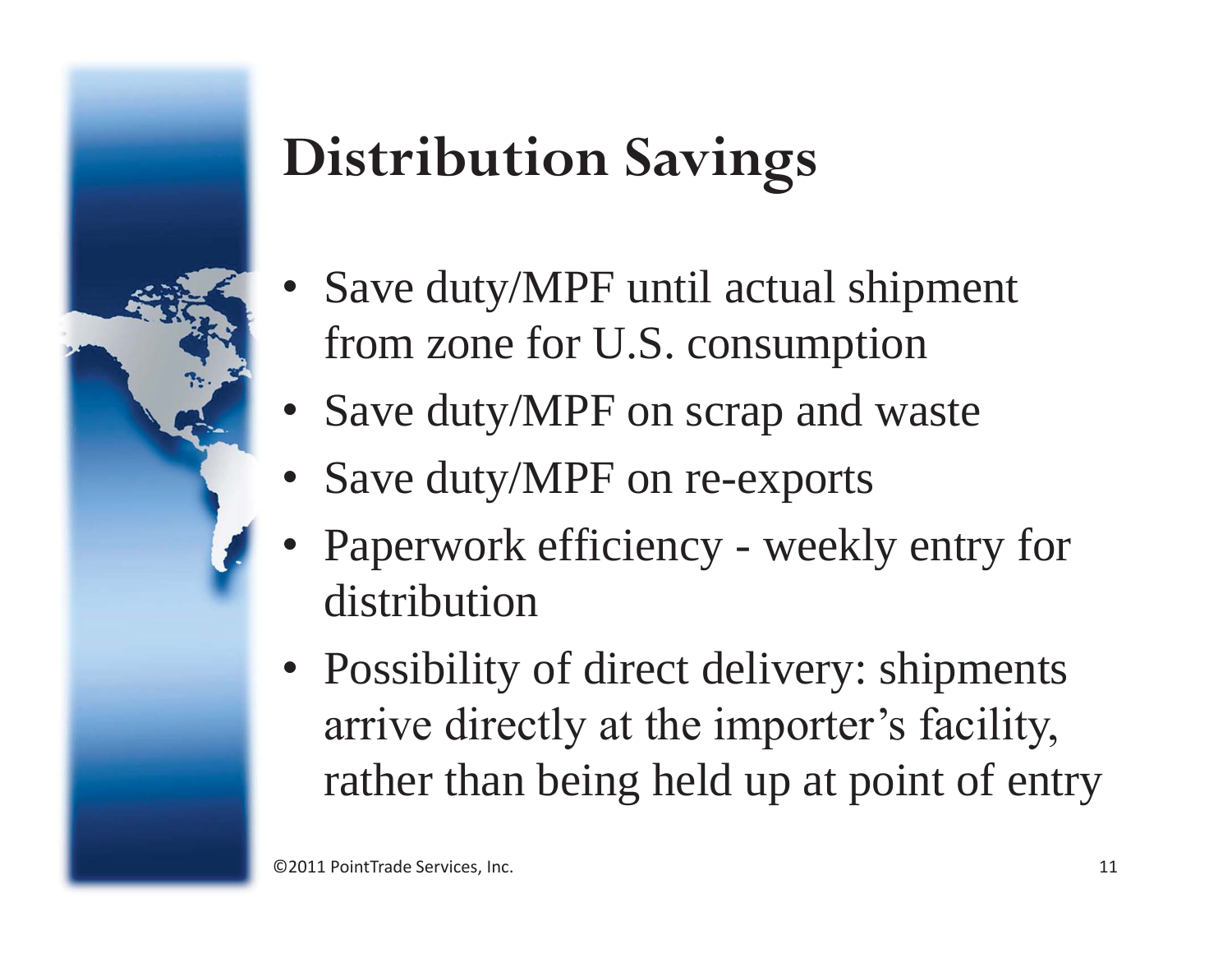# **Manufacturing Savings**

- • Allows raw materials to be admitted into a zone with no payment of duty or MPF
- Duty paid on lowest applicable rate to finished goods - duty paid on foreign content only (inverted tariff)
- •Weekly entry and direct delivery = greater documentation efficiency
- $\bullet$  Note: a special permit is required from the Foreign-Trade Zones Board for manufacturing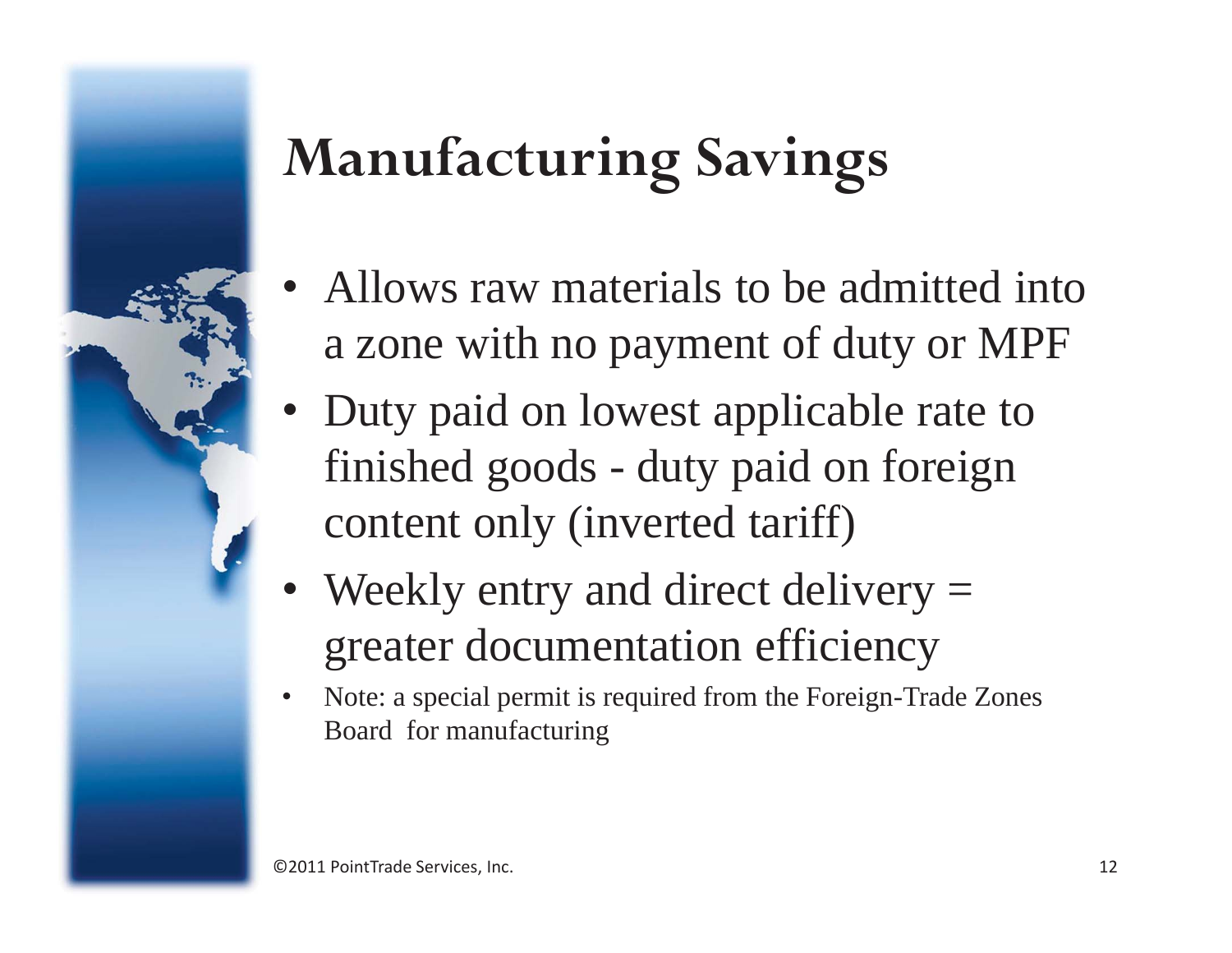## **Duty Deferral: Zone to U.S. Commerce**



Spark plugs S Dutiable at 2.5% DAdmitted to FTZ

Withdrawn from FTZ for entry into U.S. commerce 2.5% Duty Paid



**Zone-to-Zone Transfers: Duty deferral benefits may be further extended by transferring merchandise from zone to zone.** 

Stored in FTZ -

**Duty Deferral** 

©2011 PointTrade Services, Inc. 13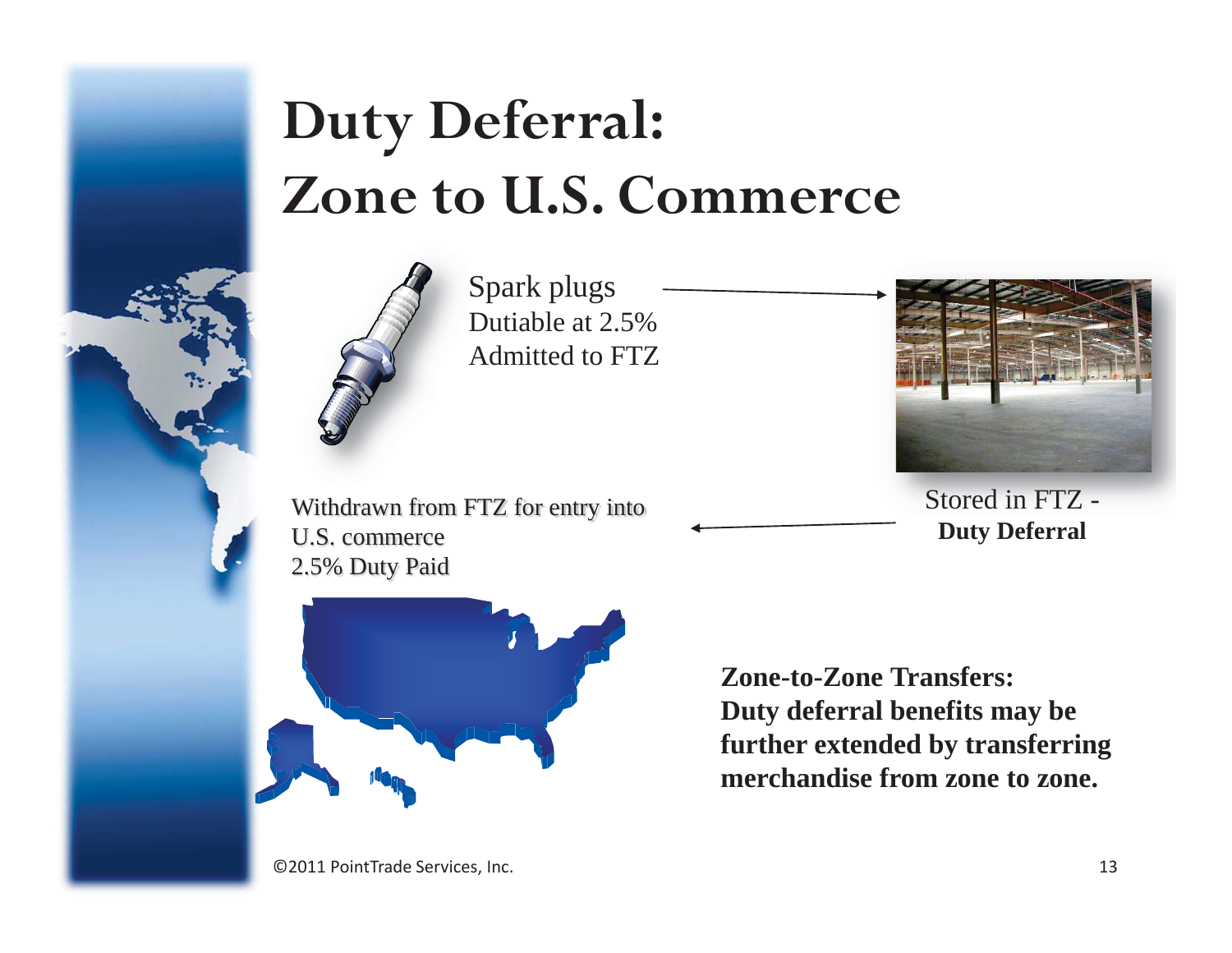

### **Zone-to-Zone Transfers**

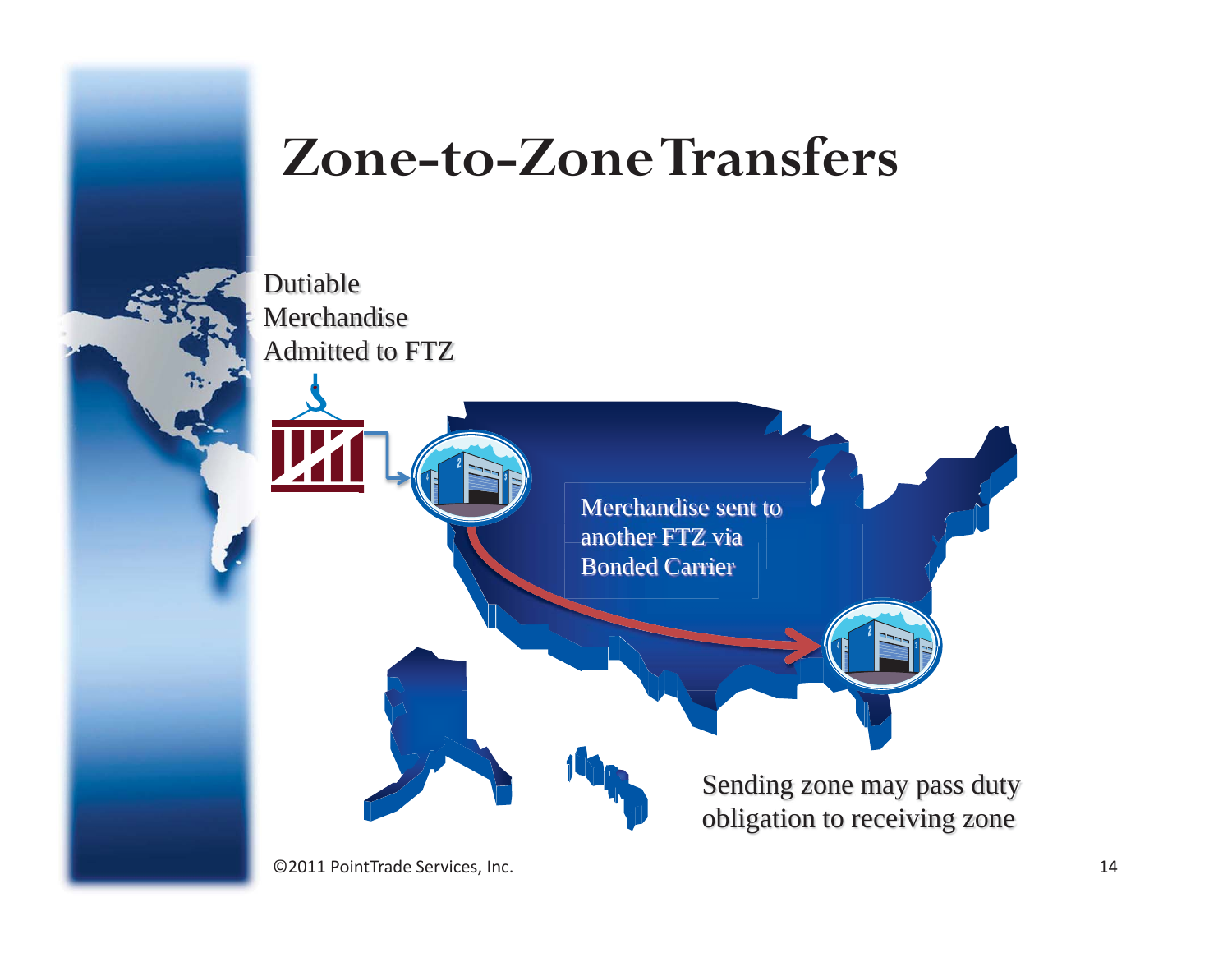## **Duty Elimination: Exports & Destroyed Goods**



Spark plugs Dutiable at 2.5% Admitted to FTZ

Withdrawn from FTZ for export **Duty Deferral** 



No duty payment -<br>
eliminates drawback process<br>  $\frac{p_{\text{SUSL}}}{p_{\text{c}}}-p_{\text{c}}$  and  $p_{\text{c}}$  and  $p_{\text{c}}$  and  $p_{\text{c}}$ 



Stored in FTZ -

Received at FTZ and determined to be damaged beyond repair

Destroyed in the FTZ under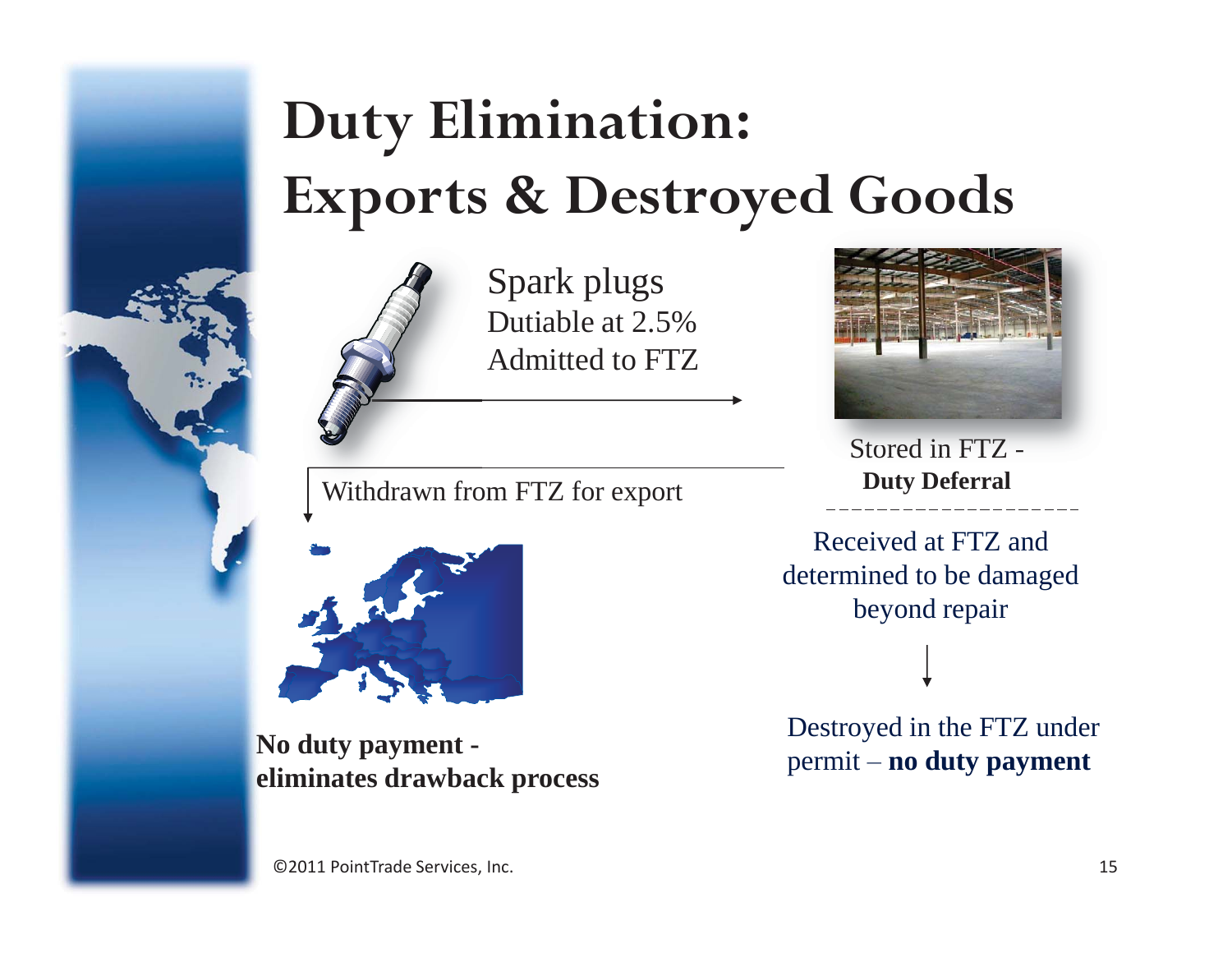## **Traditional Import vs. FTZ Admission**



#### Traditional Import: Entries are filed per shipment, then released for delivery to importer's facility

FTZ Admission –Direct Delivery: Goods delivered to FTZ, reported to CBP following business day; Ability to combine reporting of multiple shipments

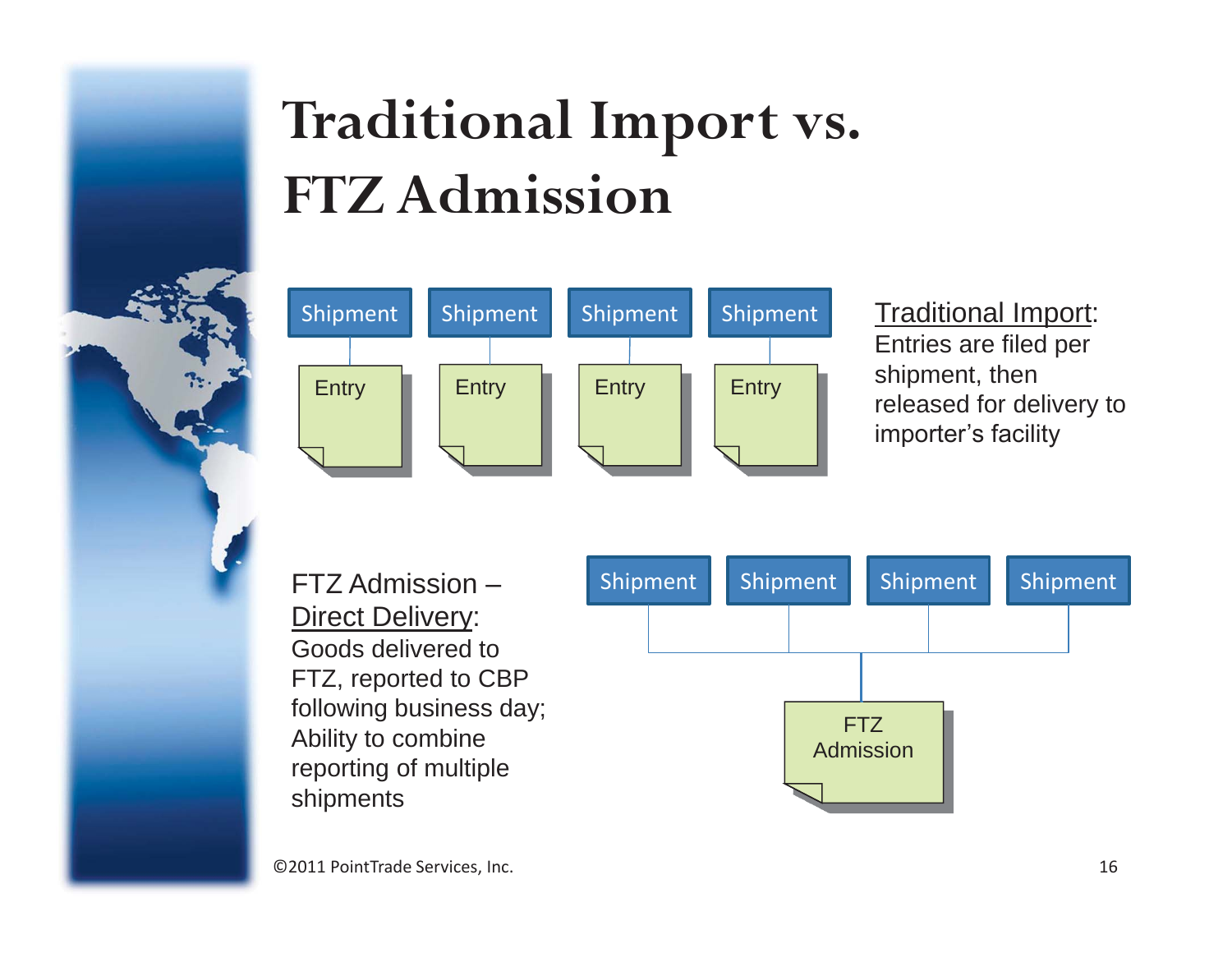# **Traditional Entry vs. FTZ Weekly Entry**



#### **Traditional Entry:** Entries are filed per shipment, then released for delivery to importer's facility

**FTZ Weekly Entry:** One entry filed per week to cover multiple shipments during specified week

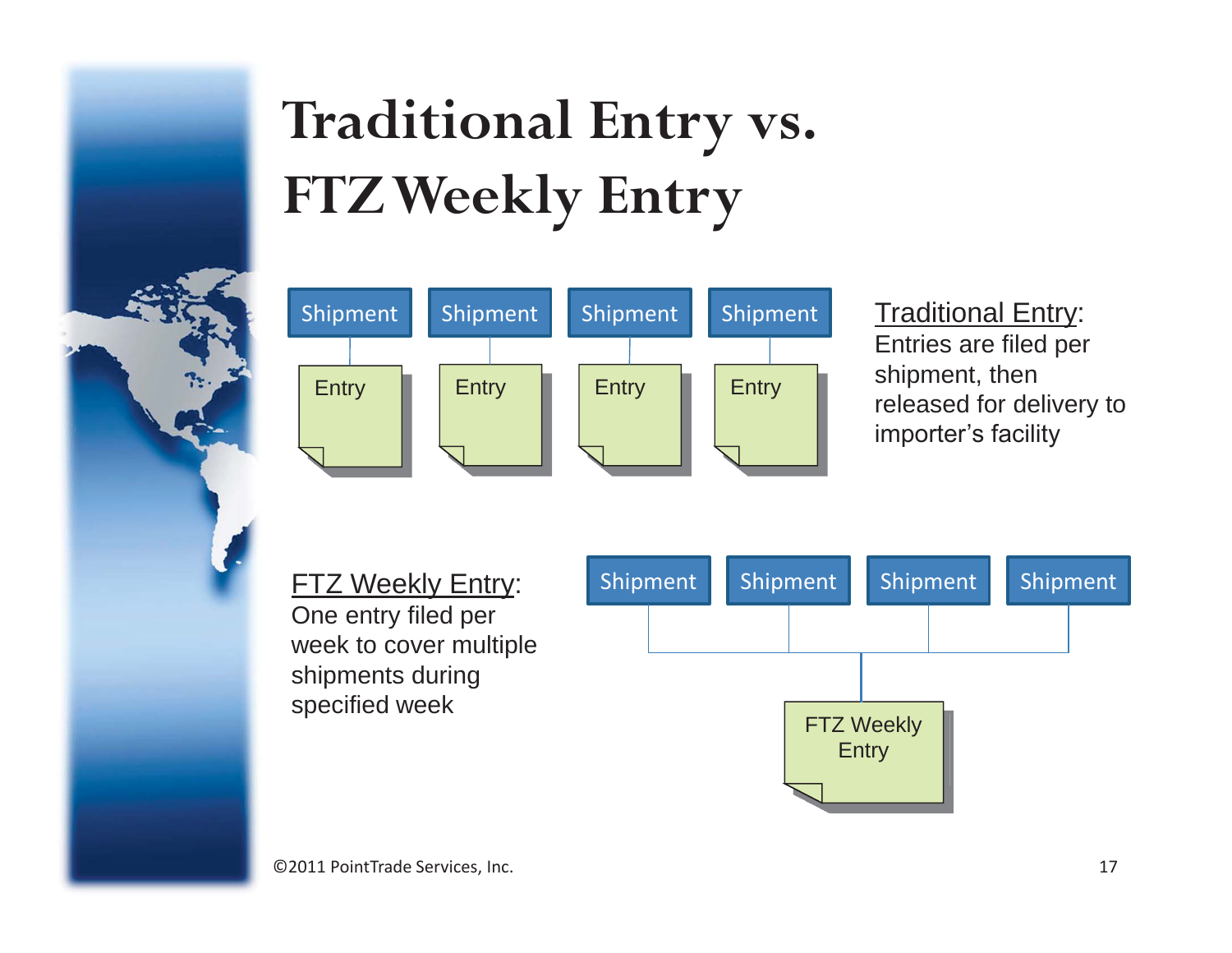### **Other Benefits**

- • Commingling of foreign and domestic merchandise
- •Lower Administrative Costs
- •Lower Security and Insurance Costs
- •No Time Constraints on Storage
- • Improved Inventory Control through use of **FIFO** 
	- Recordkeeping Identity vs. Specific Identity (Fungibility)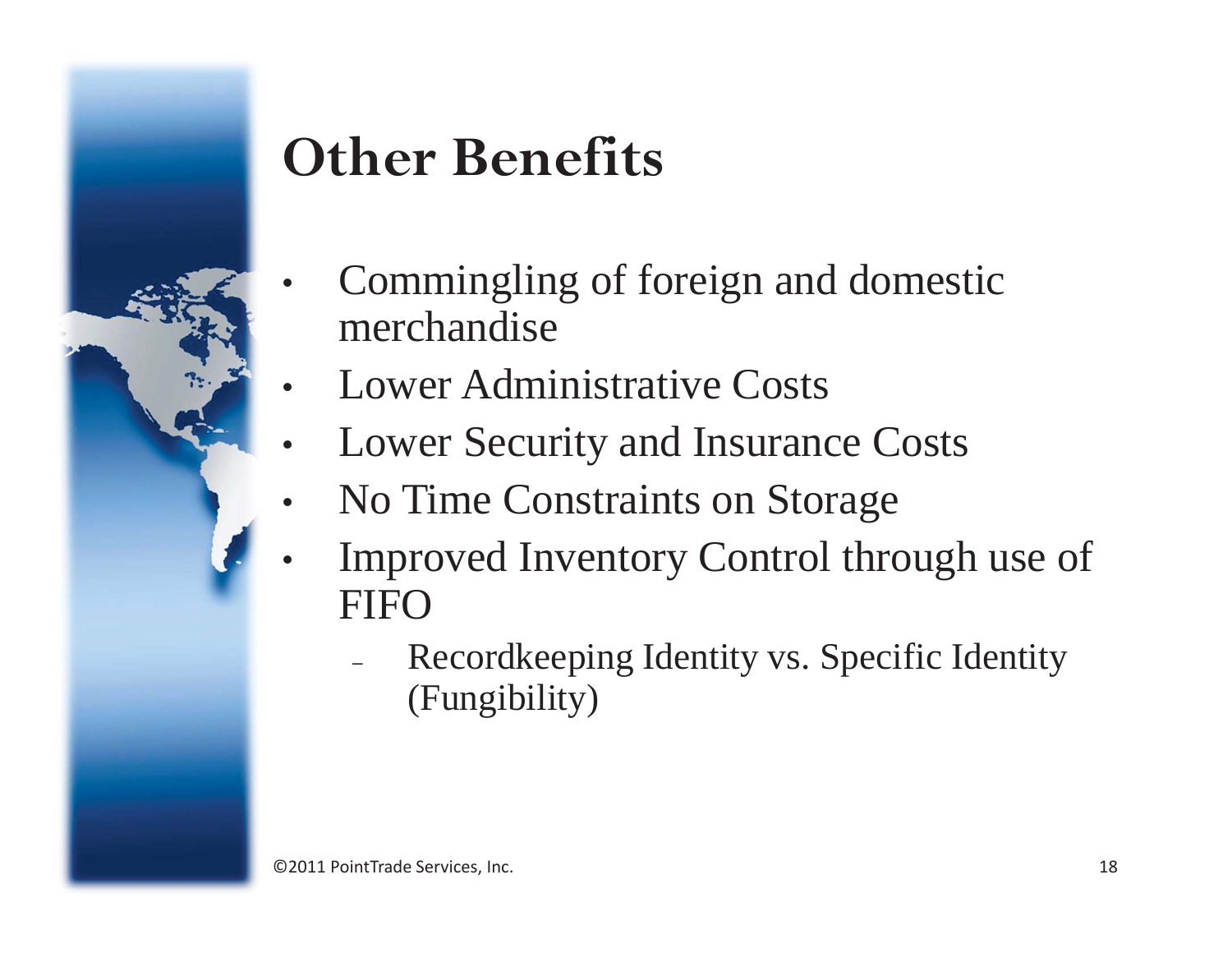## **Lean Supply Chain and Import/Export Compliance**



#### Direct Delivery Benefits

- •Reduces CBP inspections and delays at the border/docks
- •24/7 cross-dock, receiving
- •*<sup>e</sup>*-movements to FTZ (paperless and automated; *e*-214)

#### Weekly Entry Benefits

- •Cross-dock/shipping out of the FTZ 24/7
- • One *Estimated* CBPF 3461 in advance of withdrawals / One CBPF 7501 Entry Summary five days after close of the seven-day period
- •Reduces MPF/Customs Broker fees

#### Weekly Export Benefits

- •24/7 Cross-dock / export to foreign markets
- $\bullet$ *<sup>e</sup>*-process, Denied Party review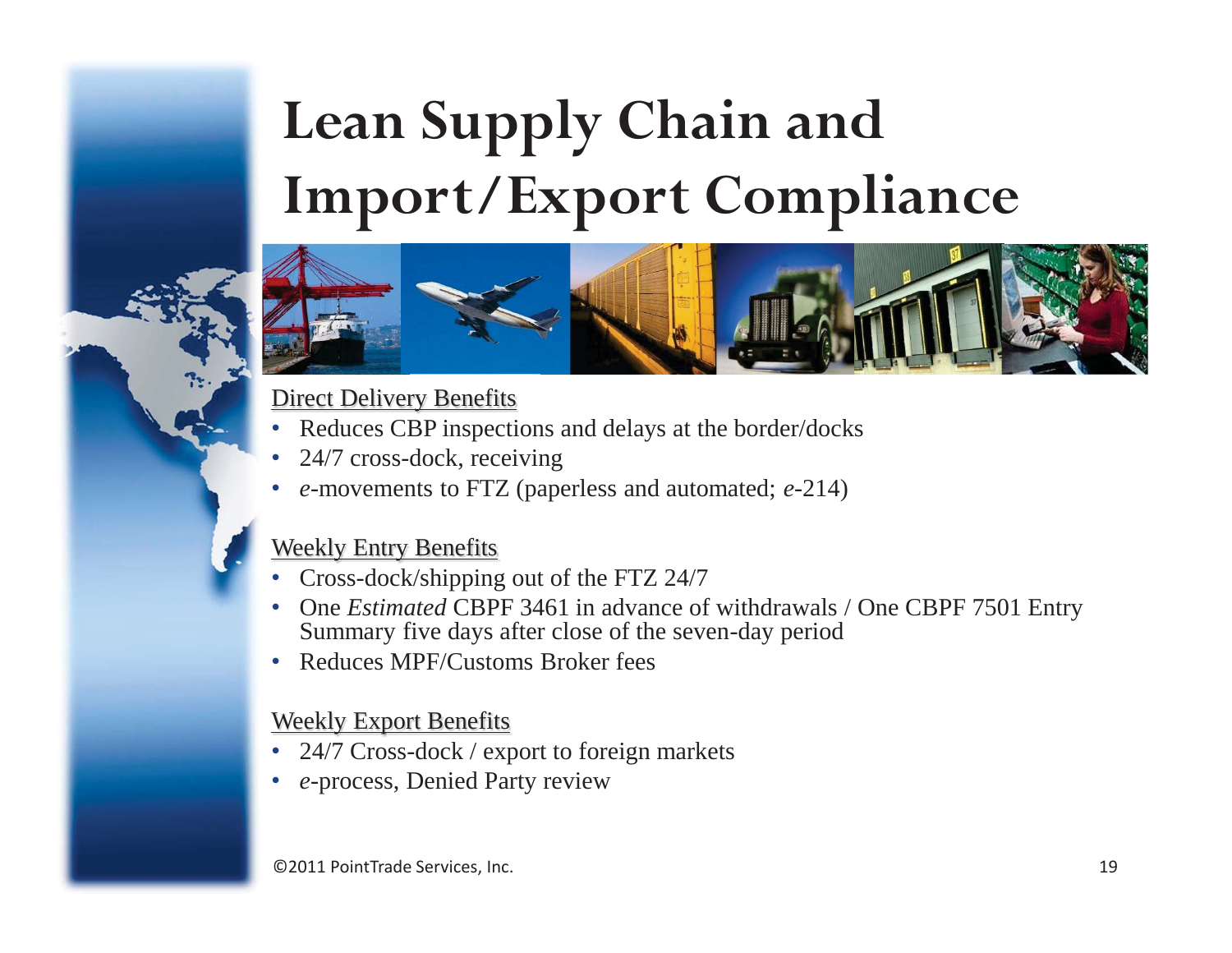### **Two-Step Process**

- • FTZ Designation – Locate in a foreign-trade zone or apply for designation of your site
- • FTZ Activation – Activate the FTZ site with U.S. Customs and Border Protection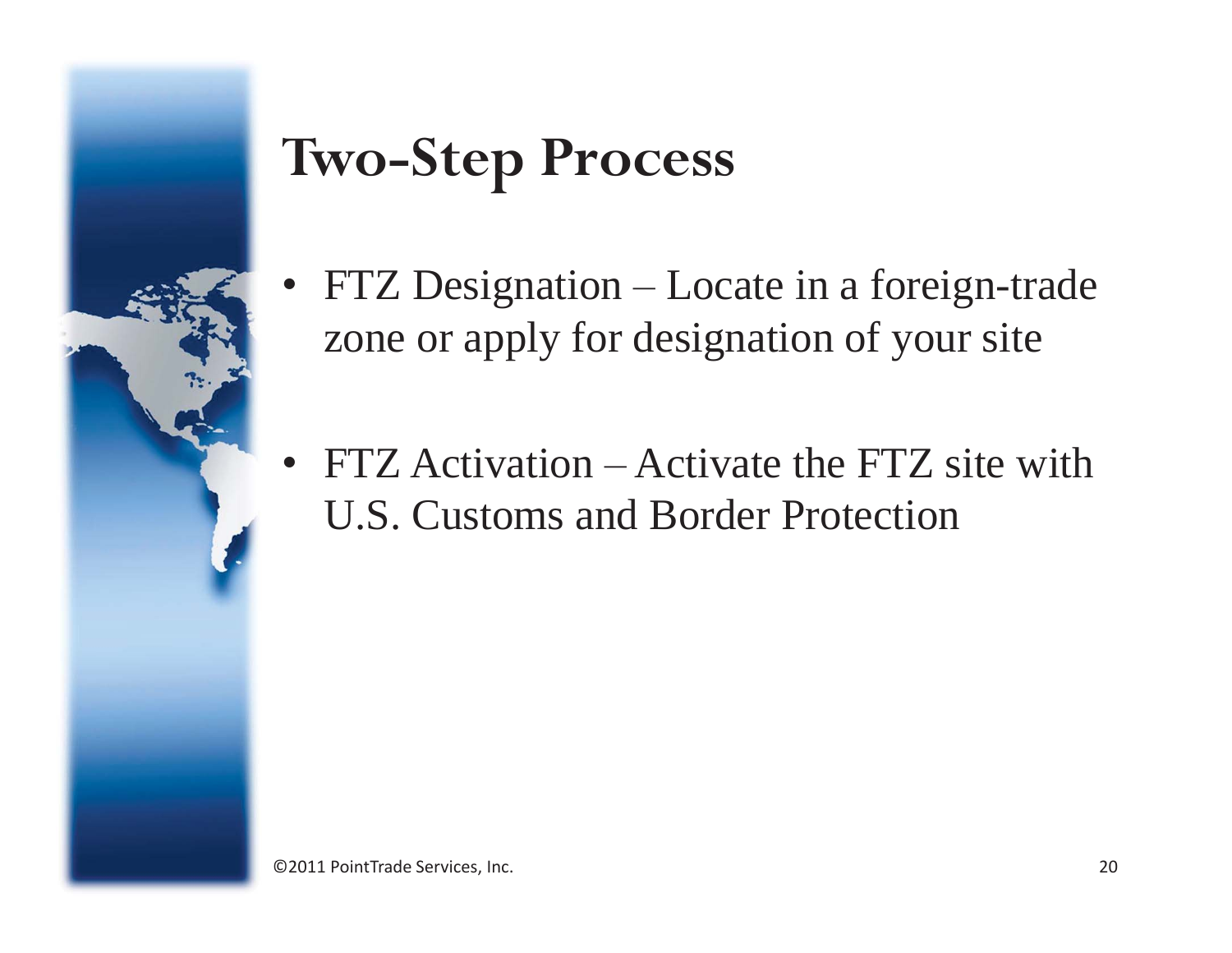### **Sites Become Part of an FTZ**

- As part of the initial grant
- As part of an expansion application
- On a minor boundary modification
- As a subzone application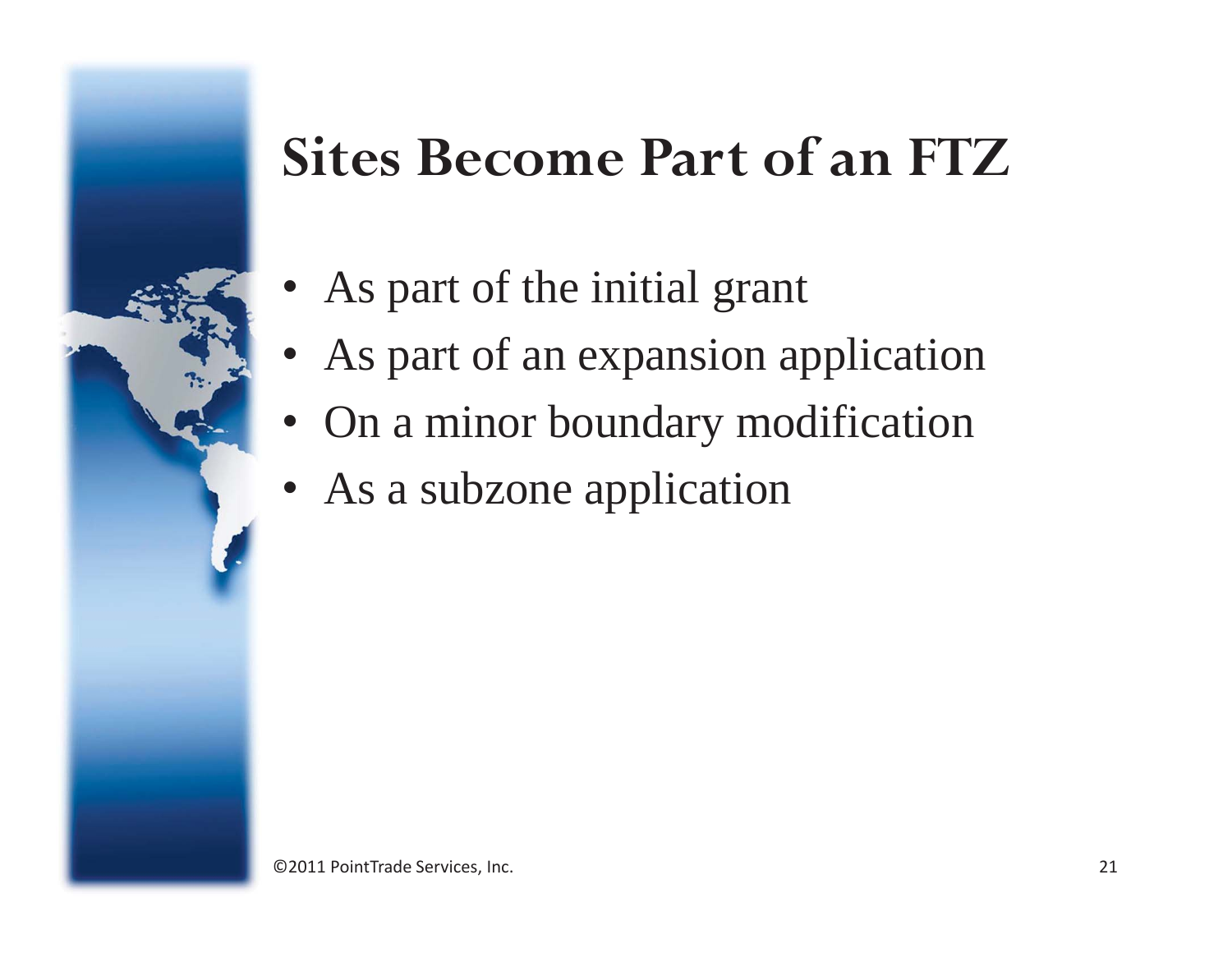### **FTZ Activation**

- •File a FTZ procedures manual with CBP
- •Key individuals have to undergo background checks
- •An operator's bond needs to be filed
- • An operator's agreement needs to be signed with the grantee
- A security review needs to be done with CBP
- Confirm inventory audit trail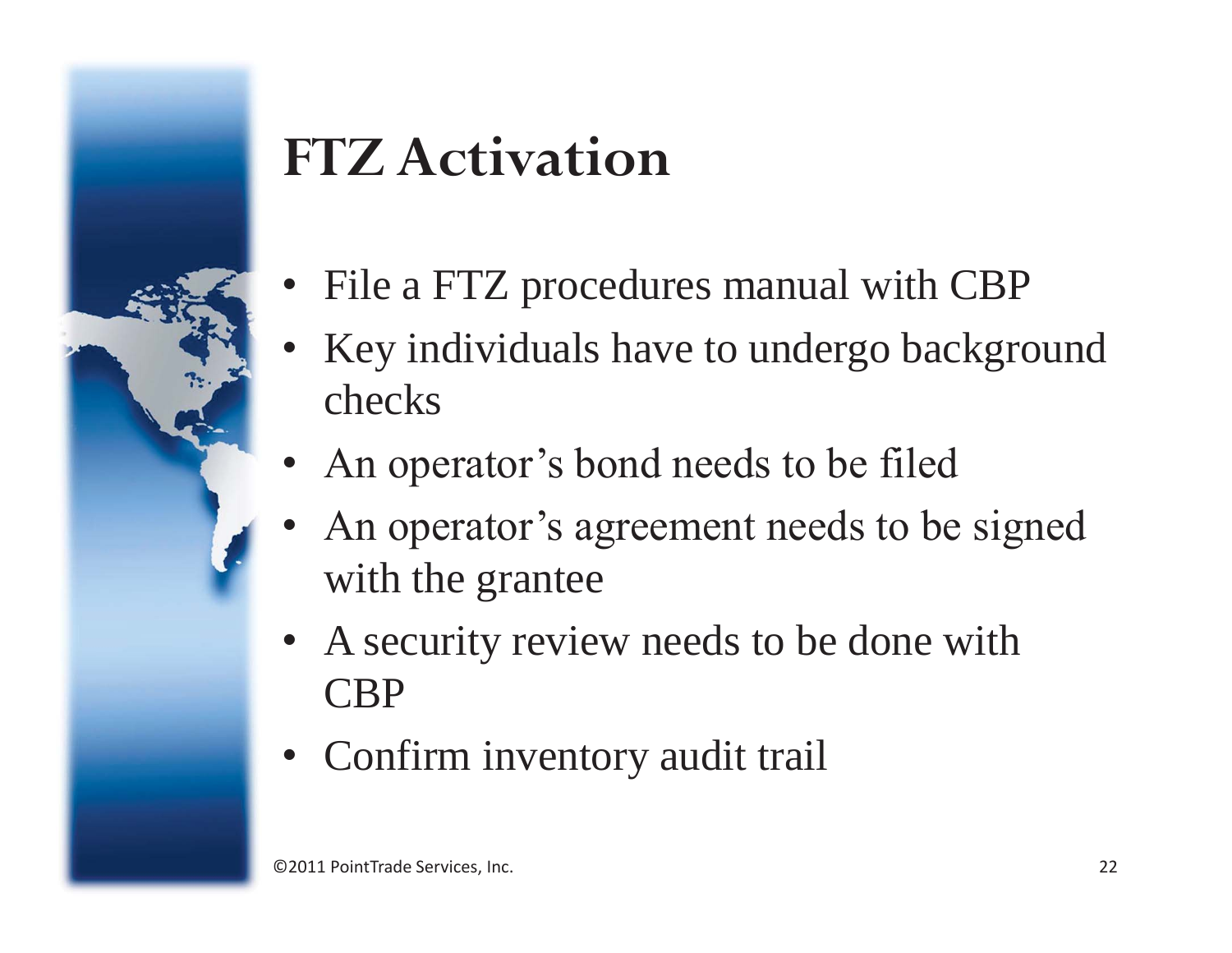## **Summary of FTZ Discussion**

- •Benefits are both tangible and intangible
- • Implementation has proven to improve inventory control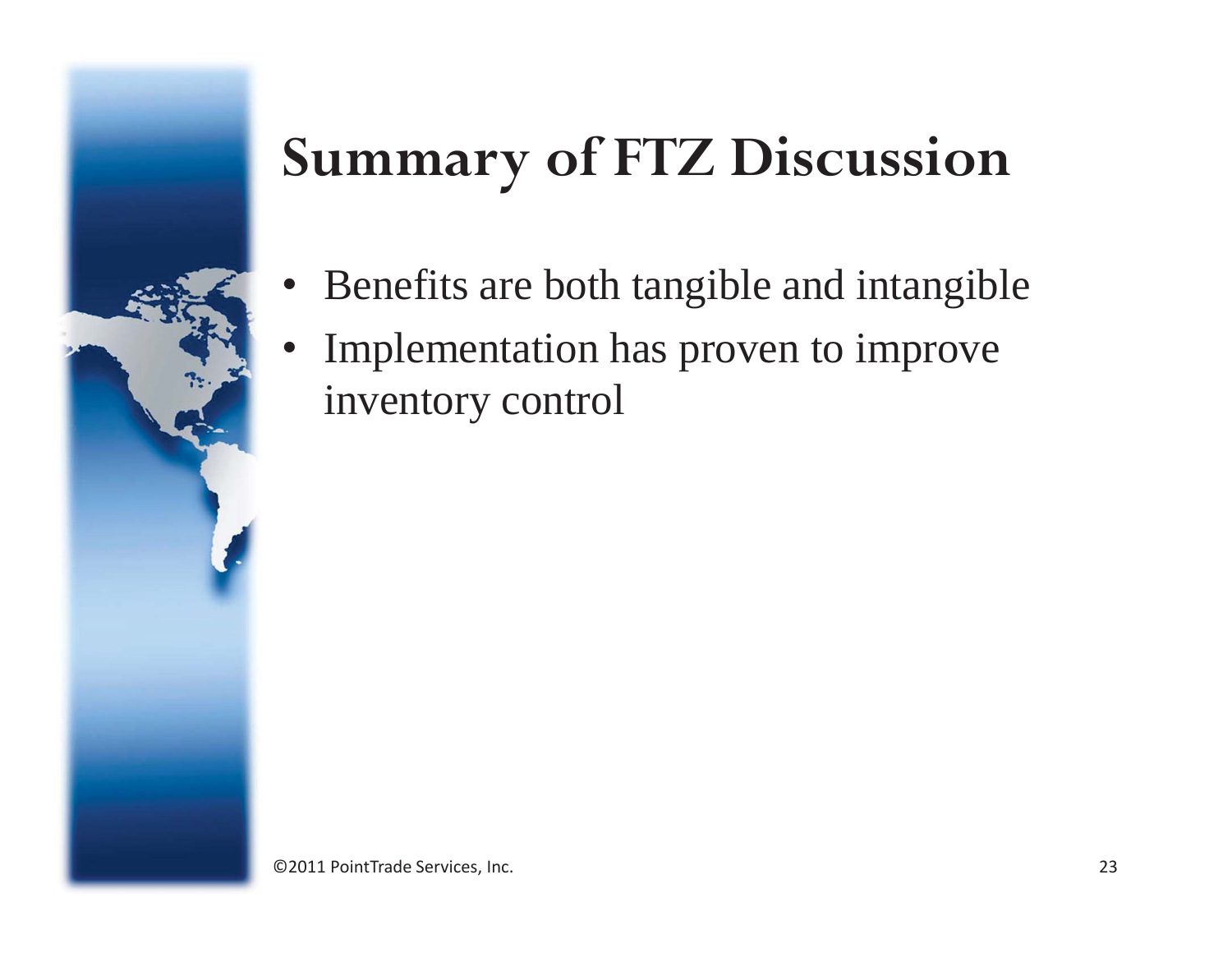

### **Conclusion**

• Foreign-trade zones offer incentives for U.S. manufacturers. Many U.S. manufacturing plants face competitive situations which can quickly change or evolve. Foreign-trade zones are advantageous and offer a good return on investment as well as a level playing field on which to compete against foreign sources**.**